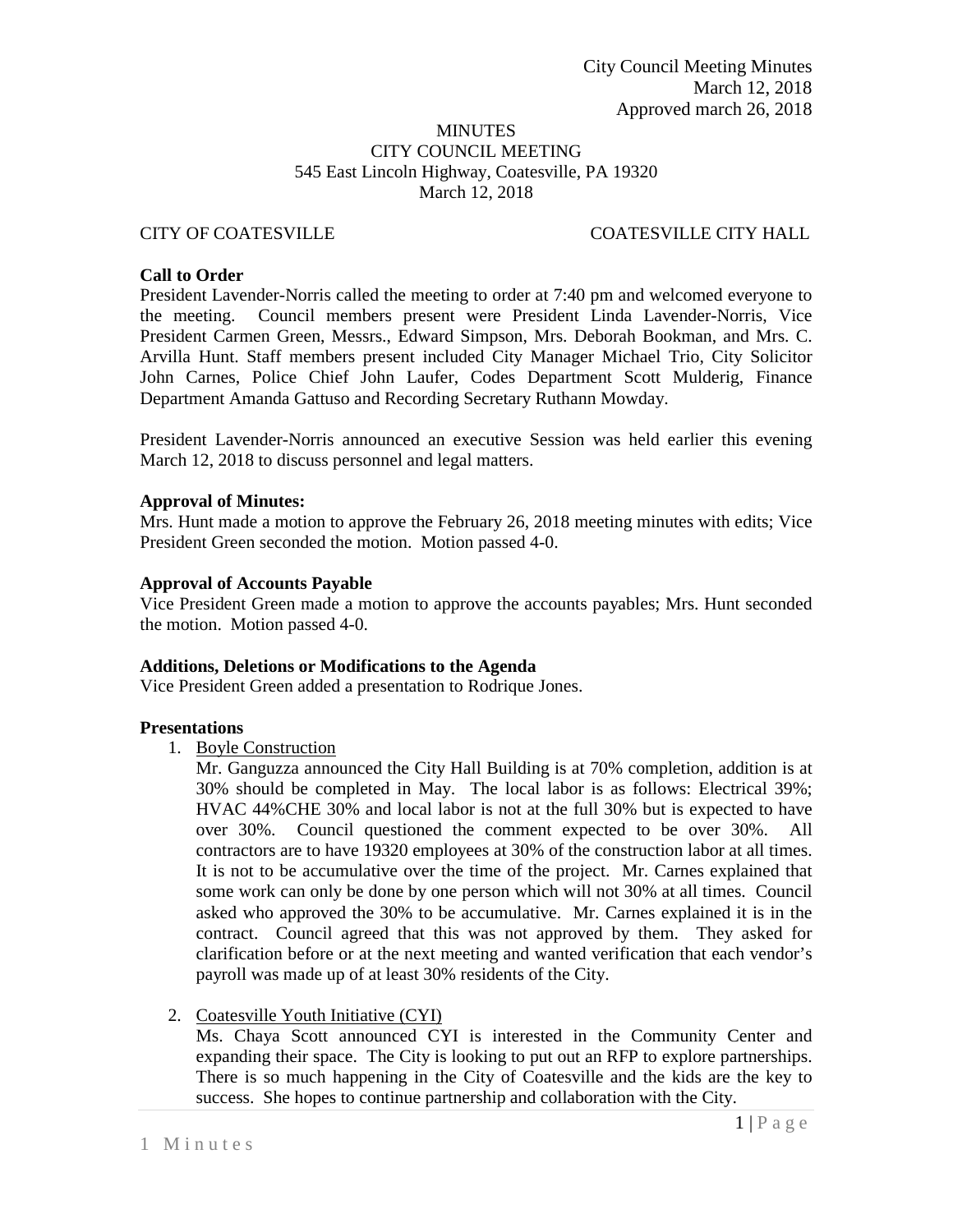# 3. Brandywine Health Foundation

Chief Laufer explained how it is hard to process DUI offenders with the current system. The offender is usually taken to the hospital or the State Police Barracks. The City of Coatesville is the hub for processing DUI's and the surrounding Municipalities use the City's facility. Mr. Greg Cary and Ms. Dana Heiman from the Brandywine Health Foundation presented the City with a \$12,000 grant to purchase the Intoxilyzer 9000 and required supplies. Mr. Cary explained the equipment will help law enforcement and improve Quality of Life.

## 4. Natural Lands Trust – Ann Hutchinson

Ms. Hutchinson explained at the January 8th City Council meeting, Natural Lands raised the possibility of applying to the PA Department of Conservation and Natural Resources (DCNR) for a grant to complete a master plan for Ash Park. A DCNR grant, under the Community Resources and Conservation Planning category "lays the groundwork" for receiving DCNR funds to renovate parks and build recreational facilities. The current, annual grant round closes on April 11, 2018. In order to have time to prepare the grant application for the City, Natural Lands requests authorization at the March 12th meeting.

DCNR grant opportunity. The Community Recreation and Conservation Plan grants fund 50% of the cost of Master Site Development Plans and Swimming Pool Feasibility Studies, both necessary to position Ash Park for capital funds for park and pool restoration. The master plan process would build on our original needs assessment and determine the uses the community wants at the park, as well as the physical improvements and long term maintenance and operation costs. The pool study would look at the physical condition of the pool complex, including compliance with the PA Bathing Codes and Americans with Disabilities Act; determine the mechanical, structural and aesthetic needs; and, generate a realistic scenario for improving, maintaining and operating the pool complex. We estimate the combined pool and park plan to cost in the range of \$80,000 to \$90,000.

How the process and funding works. In discussions with DCNR, Natural Lands may write the grant application on behalf of the City of Coatesville, the grant applicant. Natural Lands is offering to write the grant, at no cost to the City. If funded, the project must be bid by the City. DCNR requires a 50% cash match available by April 11th, provided by the City, the most difficult aspect of grant compliance. Natural Lands, in partnership with the Brandywine Health Foundation, is committed to raising the match on behalf of the City. We are in discussions with DCNR to better understand how Natural Lands and Brandywine Health Foundation can make a formal match commitment, on the City's behalf. As we work through the matching funds detail we are asking City Council's approval to prepare the grant. A final grant Resolution, stating the match, will be required of City Council, prior to April 11th. Ash Park is the City's on community Scale Park, the others being smaller, neighborhood parks. City Council's Action Plan for healthy parks and people called for a systematic master plan for all City parks, thereby maximizing funding opportunities for the physical improvements. We would look forward to helping you advance improvements to Ash Park, as we have done for Patton and Palmer Parks.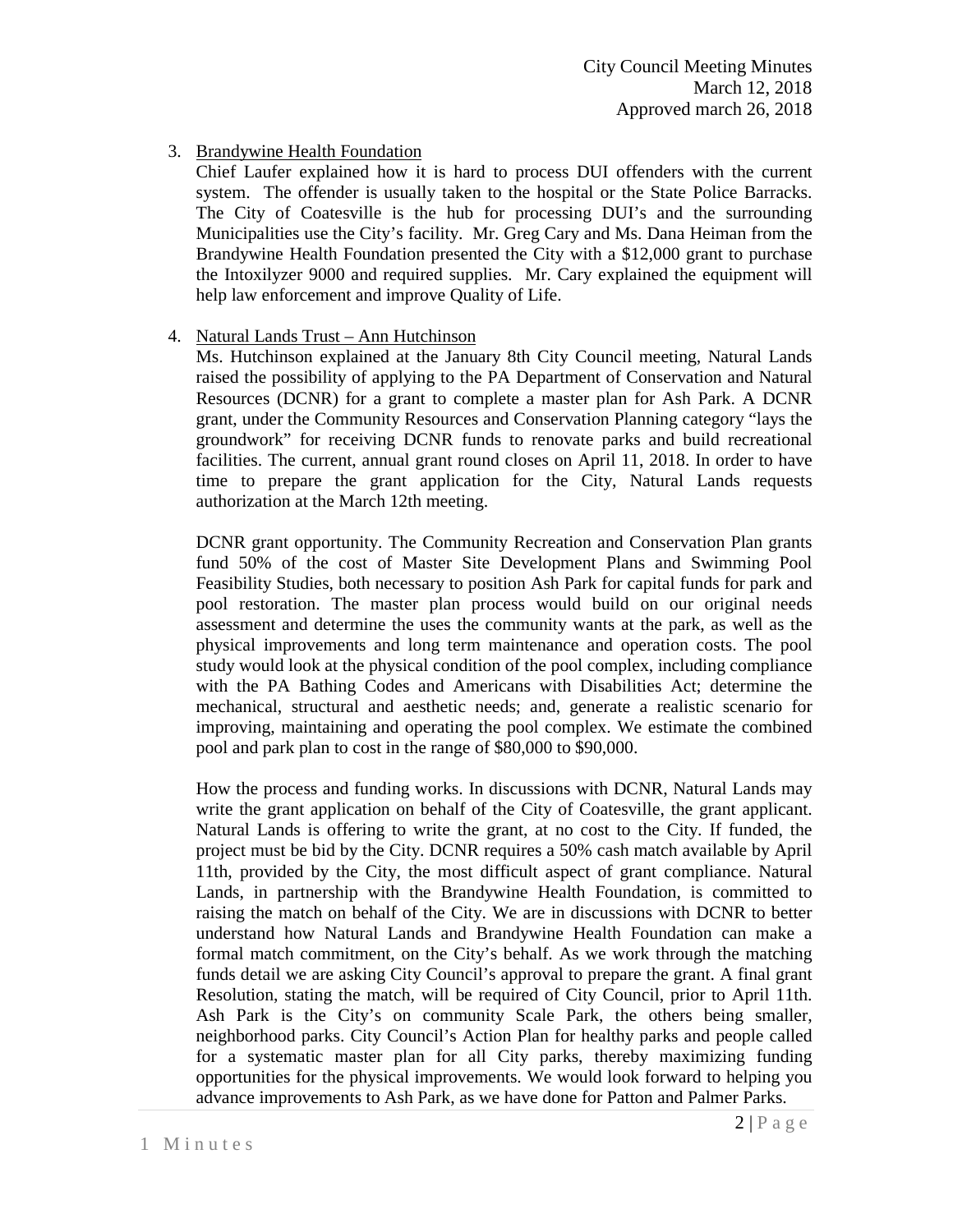5. Rodrique Jones – Certificate of Appreciation President Lavender-Norris presented Mr. Jones with a Certificate of Appreciation to Mr. Rodriquez Jones for the outstanding Fireworks on New Year's Eve.

### **Citizens' Hearings –** *Regular Action Items Only* **(3 Minutes)** Paul Evans

Mr. Evans asked if Resolution No. 2004-06 was part of the agenda. President Lavender-Norris stated the Resolution was not on the agenda but attached to the agenda for public informational purposes.

Mrs. Bookman made a motion to close citizens' hearings on regular action items only; Vice President Green seconded the motion. Motion passed 5-00

# **Regular Action Items**

1. Authorize Natural Lands to write two grant applications, on behalf of the City of Coatesville. The application will be submitted to DCNR under the C2P2 grant round, due April 12, 2018, in an amount of \$40,000 to be matched by \$40,000 raised by Natural Lands in partnership with the Brandywine Health Foundation. The DCNR grants will request a) a pool feasibility study and b) a master plan, both for Ash Park. There will be no charge to the City for preparing the grant applications.

Vice President Green made a motion to authorize Natural Lands Trust to write two grant applications, on behalf of the City of Coatesville. The application will be submitted to DCNR under the C2P2 grant round, due April 12, 2018, in an amount of \$40,000 to be matched by \$40,000 raised by Natural Lands in partnership with the Brandywine Health Foundation. The DCNR grants will request a) a pool feasibility study and b) a master plan, both for Ash Park. There will be no charge to the City for preparing the grant applications; Mrs. Hunt seconded the motion. Motion passed 5-0.

- 2. Receive and consider a Resolution establishing procedures for application to obtain benefits of LERTA Ordinance in the City of Coatesville Vice President Green made a motion to accept a resolution establishing procedures for application to obtain benefits of LERTA Ordinance in the City of Coatesville; Mrs. Bookman seconded the motion. Motion passed 5-0.
- 3. Receive and consider  $1<sup>st</sup>$  Reading an amendment to the City of Coatesville Zoning Ordinance to revised signage standards in the MU "Mixed Use Development" Overlay Zoning District of the Zoning Ordinance Amendment by DEPG Mr. Simpson voiced his concerns on all the signs that would be displayed and what happens if another developer comes in and wants to a commercial building with four floors. Would they be eligible for signs for each business on those floors? It would not be cohesive with the overall plans of the downtown. He asked for the definitive wording and type of sign (front lit with channel letters) be added to the Ordinance.

Mrs. Hunt made a motion to approve  $1<sup>st</sup>$  reading an amendment to the City of Coatesville Zoning Ordinance to revised signage standards in the MU "Mixed Use Development" Overlay Zoning District of the Zoning Ordinance Amendment by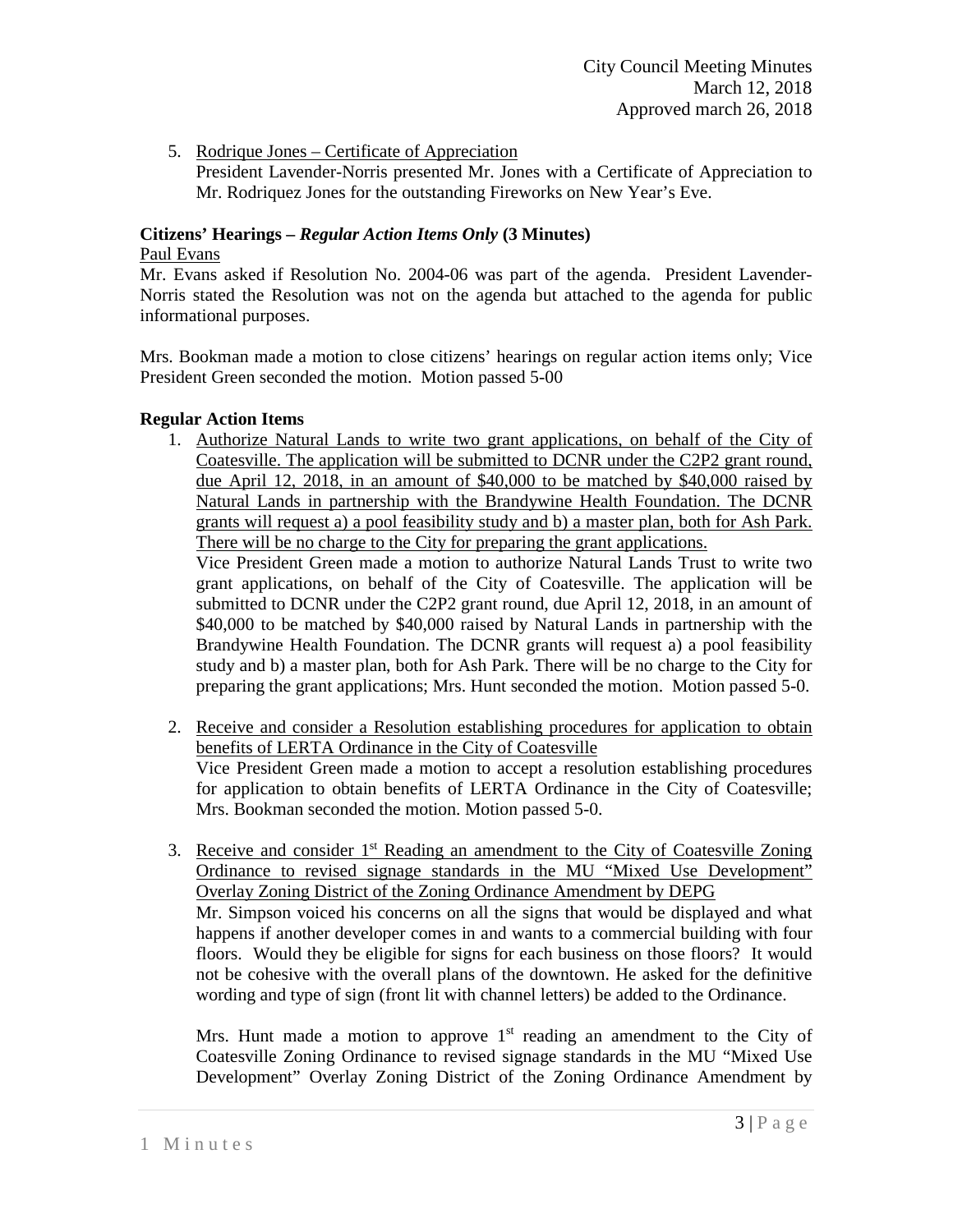DEPG; Vice President Green seconded the motion. Motion passed 4-1. Mr. Simpson was the dissenting vote.

Vice President Green made a motion to close action items; Mrs. Hunt seconded the motion. Motion passed 5-0.

# **Discussion Item**

1. Trash Totes Update

Mrs. Bookman explained that some recycling is ot being picked up. IF a can is only half full, Eagle Disposal is not picking it up. There are some cans overflowing with recycling and not being picked up. Ms. Gattuso announced that Mr. Saites spoke to Eagle Disposal regarding the half bins not being picked up. President Lavender-Norris asked if there is a stipulation and penalty for not picking items up.

# **Solicitors Report**

Mr. Carnes announced:

- The city is going to assist in obtaining the LERTA implementation and approval by the Coatesville Area School District
- Continue to work with Michael Kissinger of Pennoni and Sonia Huntzinger to obtain Right of Way agreements and Temporary Construction Easements for purposes of obtaining new sidewalks (4<sup>th</sup> Avenue Streetscapes)
- Attended the Planning Commission of March 1, 2018 whereat the Planning Commission reviewed the proposed Zoning Ordinance Amendment to signage requirements and also reviewed the subdivision plan.
- Assisted with various miscellaneous matters involving litigation and enforcement and has assisted the City in its interpretation of codes, rules and regulations and various personnel matters.

# **City Manager's Report**

Mr. Trio announced:

- Contacted Scott Neuman at Peco to follow up on areas of the City identified by Council member to address alternatives where power outages are ongoing.
- Notifications and warning systems were successful in addressing required services and closure. Coordinating with local and county EOC was seamless
- City staff was well prepared, equipment and material available with and minimal problems were identified.
- Tax/Trash Bill reminder post cards were issued.
- City Hall Renovation substantial completion is designated as May 21, 2018 and move anticipated completed by June 8, 2017. Ribbon cutting ceremony to be planned.
- Meeting and site tour with representative of the WC Atkinson Center relative to a joint venture use of the Community Center.
- Loader was not eligible for the USDA grant. Coordination and timing of purchase cannot predate the issuance of the grant.
- Activating street sweeper to take advantage of unusual seasonal weather to address trash/gutter, etc.
- Route 82 and  $1<sup>st</sup>$  Avenue Right of Ways are being finalized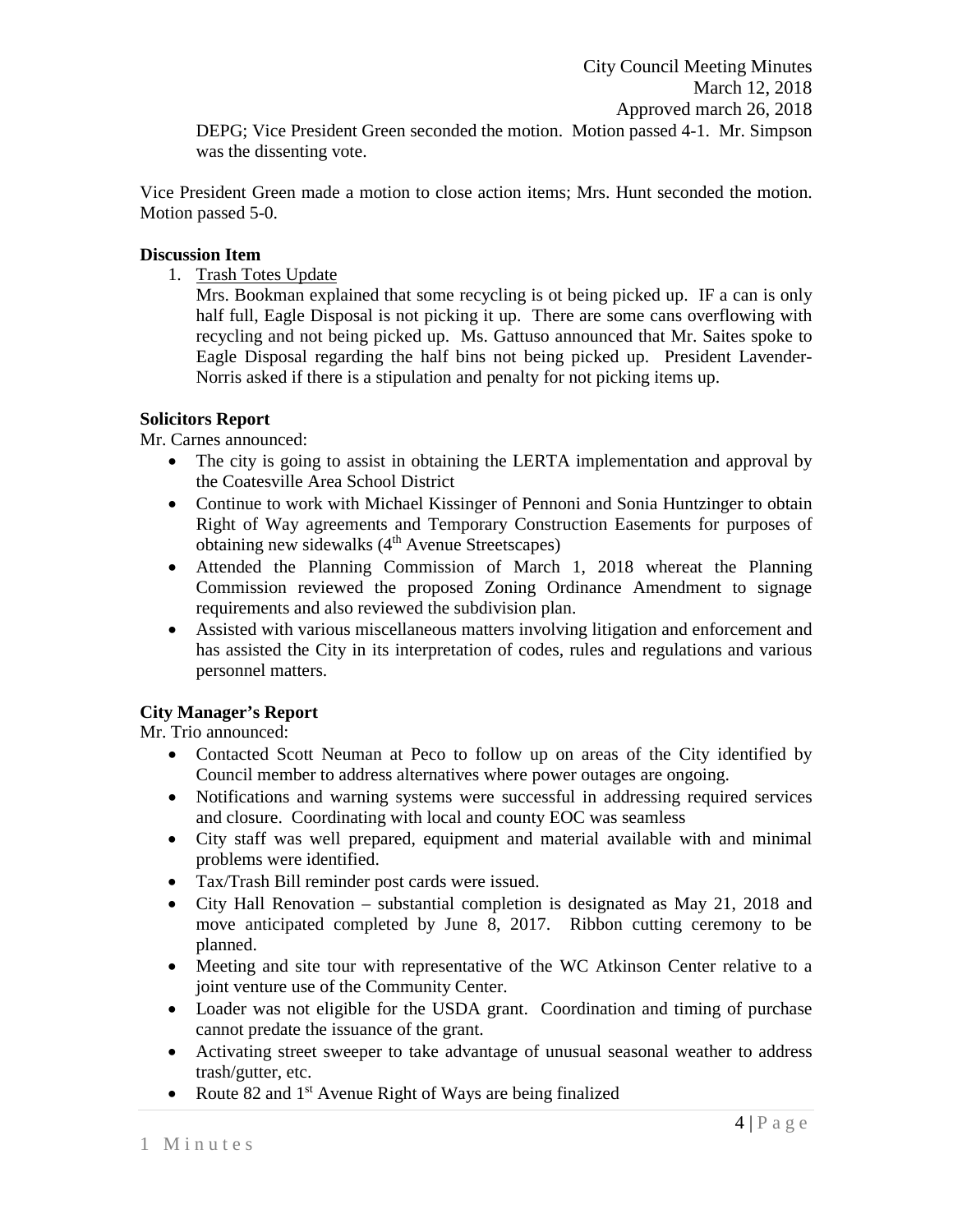• Victory Sport meeting with Valley Township to discuss access from the Flats attached to Glencrest Road

# **Citizens' Hearings –** *Non-Agenda Items Only* **(3 Minutes)**

Fran Scamuffa

Ms. Scamuffa inquired about the process of special events permits and if they are time stamped. Does the Fire Department need to be on standby when there are fireworks? The application was not completed for the fireworks by all departments. Vice President Green stated the special event was approved by City Council.

## Paul Evans

Mr. Evans stated well done on the microphones. He announced Council meetings are now available at [www.coatesvillecouncilmeetings.com.](http://www.coatesvillecouncilmeetings.com/) He inquired about the Resolution 2004-06 regarding cameras in the back. Under the Sunshine Act, there is no reason cameras cannot be in the front of the meeting.

Vice President Green made a motion to close citizens' hearings on non-agenda items only; Mrs. Bookman seconded the motion. Motion passed 5-0.

## **Special Events**

1. Freedom Life Community Center – Easter Egg Helicopter Candy Drop at Ash Park on March 31, 2018 from 10 am to 12 noon.

Council addressed their concerns regarding the safety of the event and having a helicopter drop Candy and flying around the area with all the trees. They asked staff to contact the interested party and address the concerns of Council and staff regarding the safety of event.

## **Council Comments**

Mr. Simpson thanked everyone for attending the meeting.

Mrs. Hunt thanked everyone for attending the meeting. She thanked everyone for their comments and concerns for the City of Coatesville. Be safe.

Mrs. Bookman thanked everyone for attending the meeting. She attend the training in Harrisburg for newly elected officials. It was amazing, hoping to put the education to her role as a council member. She attended the Finance Meeting, they rock, was well informed of activities within the department. Really excited for the rest of the year. She thanked staff for their work.

Vice President Green thanked everyone for attending the meeting. There has really really been collaboration and willingness to partner with the city on various events and opportunities for the City. There are a lot of things going on in the City. Appreciate everyone.

President Lavender-Norris is excited about the information obtained at the conference. It was an opportunity to meet a lot of officials across the state and their willingness to come and sit in our meetings or us at theirs. Made good connections, everyone wanted to come to Coatesville, to the extent when registering, Coatesville is where the Grand Prix is. A special